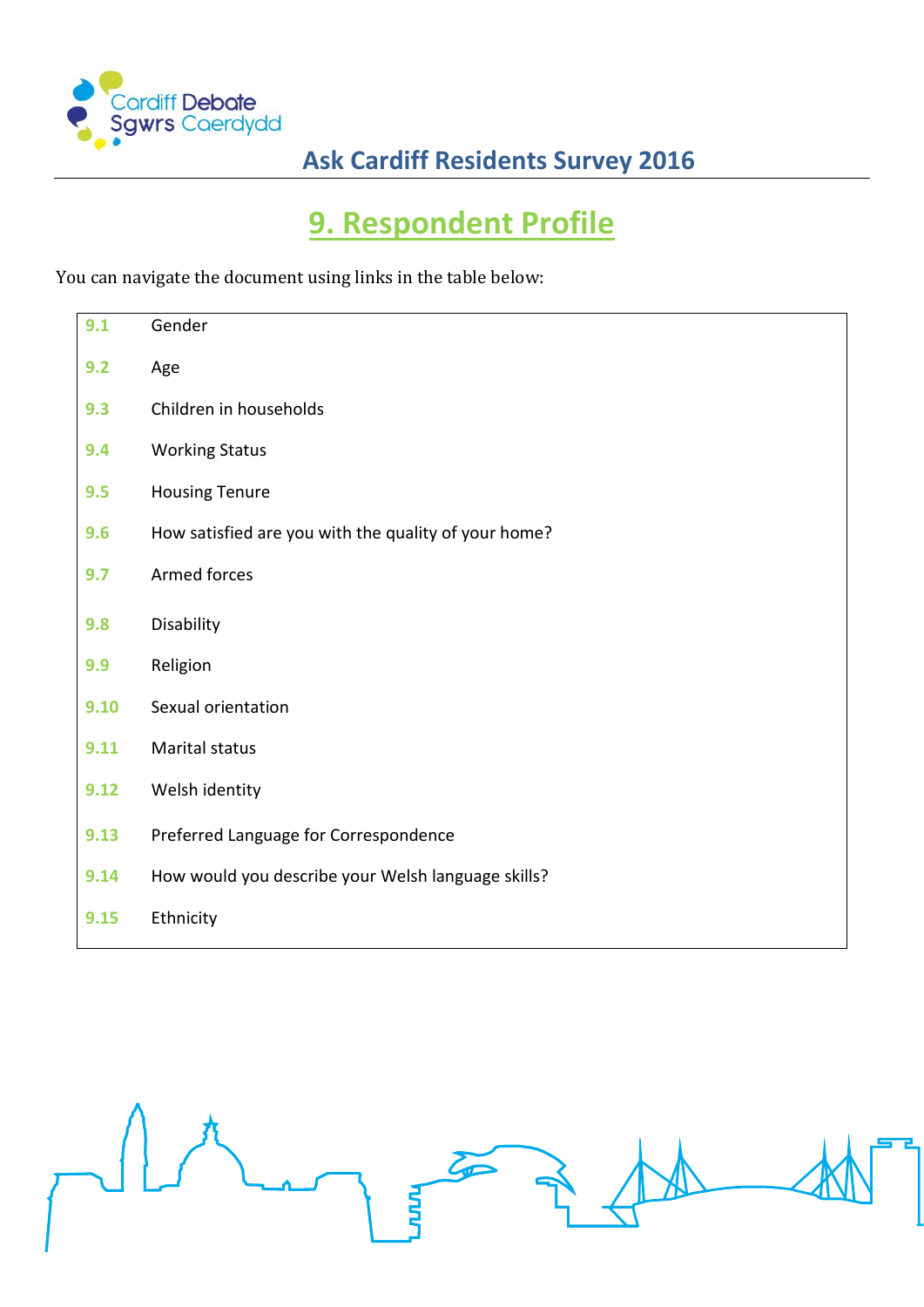

# <span id="page-1-0"></span>**9.1 Gender**

Males accounted for 46.6% of the survey, compared with 48.7% of the Cardiff population (2015 MYE).

| Gender             | No.   | ℅     |
|--------------------|-------|-------|
| Female             | 1,875 | 53.1  |
| <b>Male</b>        | 1,647 | 46.6  |
| <b>Transgender</b> | 12    | 0.3   |
| <b>Total</b>       | 3,534 | 100.0 |

#### <span id="page-1-1"></span>**9.2 Age**

Respondents aged over 55 continue to be over represented in terms of the City's demographics: 44.1% of respondents were in this age group, compared to 29.1% of the population of Cardiff.

| Age          | 2016 Ask Cardiff (%) | 2015 MYE (%) |
|--------------|----------------------|--------------|
| 16-34        | 20.2                 | 40.9         |
| $35 - 54$    | 35.5                 | 30.0         |
| $55+$        | 44.1                 | 29.1         |
| <b>Total</b> | 100.0                | 100.0        |

| Age          |           | 2016 Ask Cardiff (Excl. < 16) | 2015 MYE (%)(Excl. < 16) |
|--------------|-----------|-------------------------------|--------------------------|
|              | <b>No</b> | %                             |                          |
| $16 - 24$    | 133       | 3.7                           | 21.3                     |
| 25-34        | 590       | 16.5                          | 19.6                     |
| 35-44        | 613       | 17.1                          | 15.1                     |
| 45-54        | 662       | 18.5                          | 14.9                     |
| 55-64        | 832       | 23.2                          | 12.1                     |
| 65-74        | 589       | 16.4                          | 8.9                      |
| $75+$        | 163       | 4.6                           | 8.1                      |
| <b>TOTAL</b> | 3582      | 100.0                         | 100.0                    |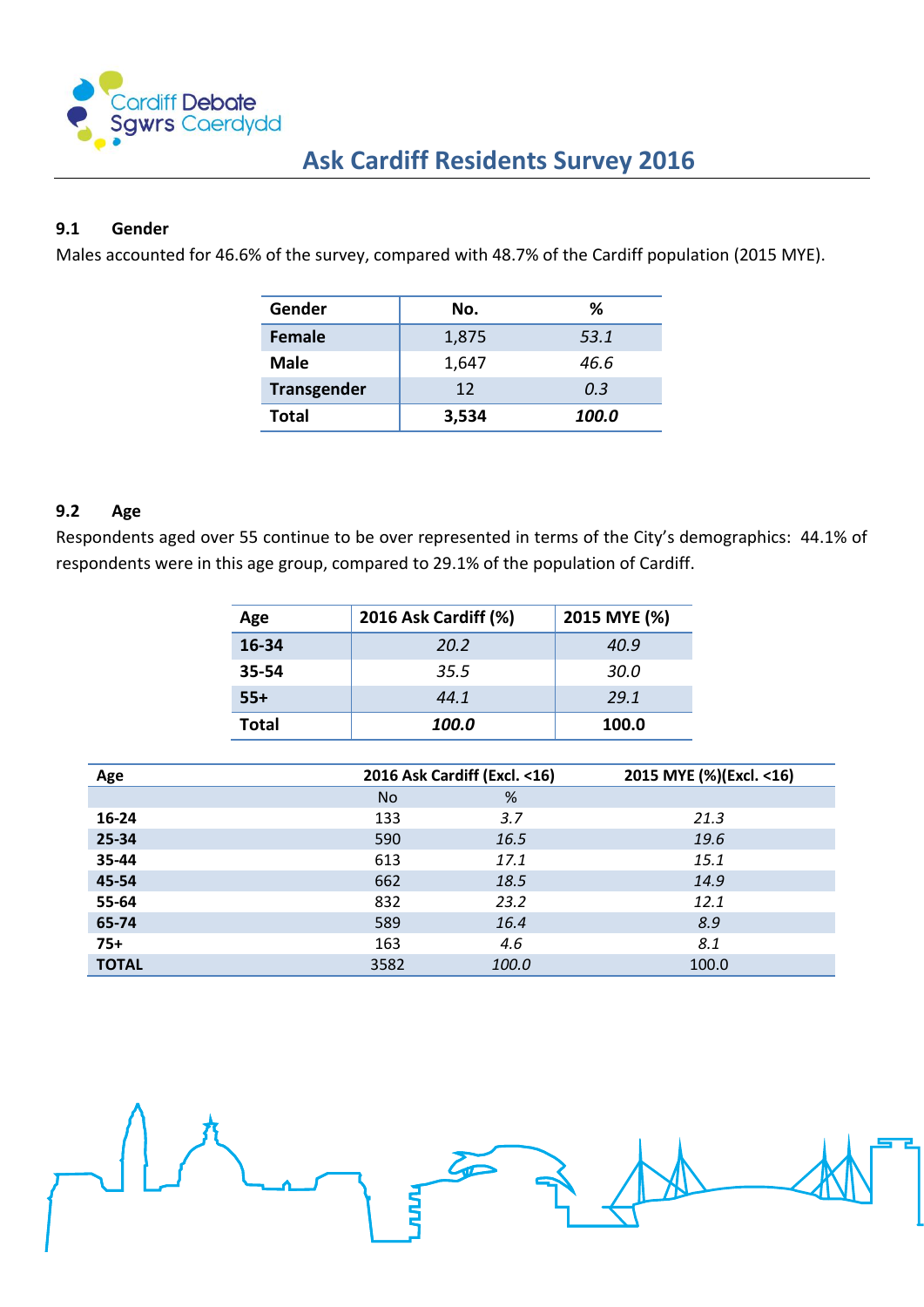

### <span id="page-2-0"></span>**9.3 Children in households**

Almost a fifth (19.8%) of households contained at least one child aged 4-18, with 9.7% containing at least one child aged under four.

| Children in households | No. | %    |
|------------------------|-----|------|
| Aged under 4           | 292 | 97   |
| Aged 4 - 18            | 634 | 19 R |

#### <span id="page-2-1"></span>**9.4 Working Status**

Half of those surveyed (49.8%) of respondents reported to be in full time employment. A further 12.7% were working part-time while approximately a quarter (23.5%) were wholly retired from work.

| <b>Working status</b>                           | No.          | %     |
|-------------------------------------------------|--------------|-------|
| Working full-time (30+ hours per week)          | 1,779        | 49.8  |
| Working part-time (less than 30 hours per week) | 454          | 12.7  |
| On a zero-hours contract                        | 26           | 0.7   |
| On a government training scheme                 | $\mathbf{1}$ | 0.0   |
| In full time education                          | 93           | 2.6   |
| <b>Unemployed - Registered Job Seeker</b>       | 38           | 1.1   |
| Unemployed - Unregistered but seeking work      | 36           | 1.0   |
| Permanently sick or disabled person             | 91           | 2.5   |
| Wholly retired from work                        | 841          | 23.5  |
| <b>Looking after home</b>                       | 40           | 1.1   |
| Caring for a child or adult                     | 76           | 2.1   |
| <b>Other</b>                                    | 99           | 2.8   |
| Total                                           | 3,574        | 100.0 |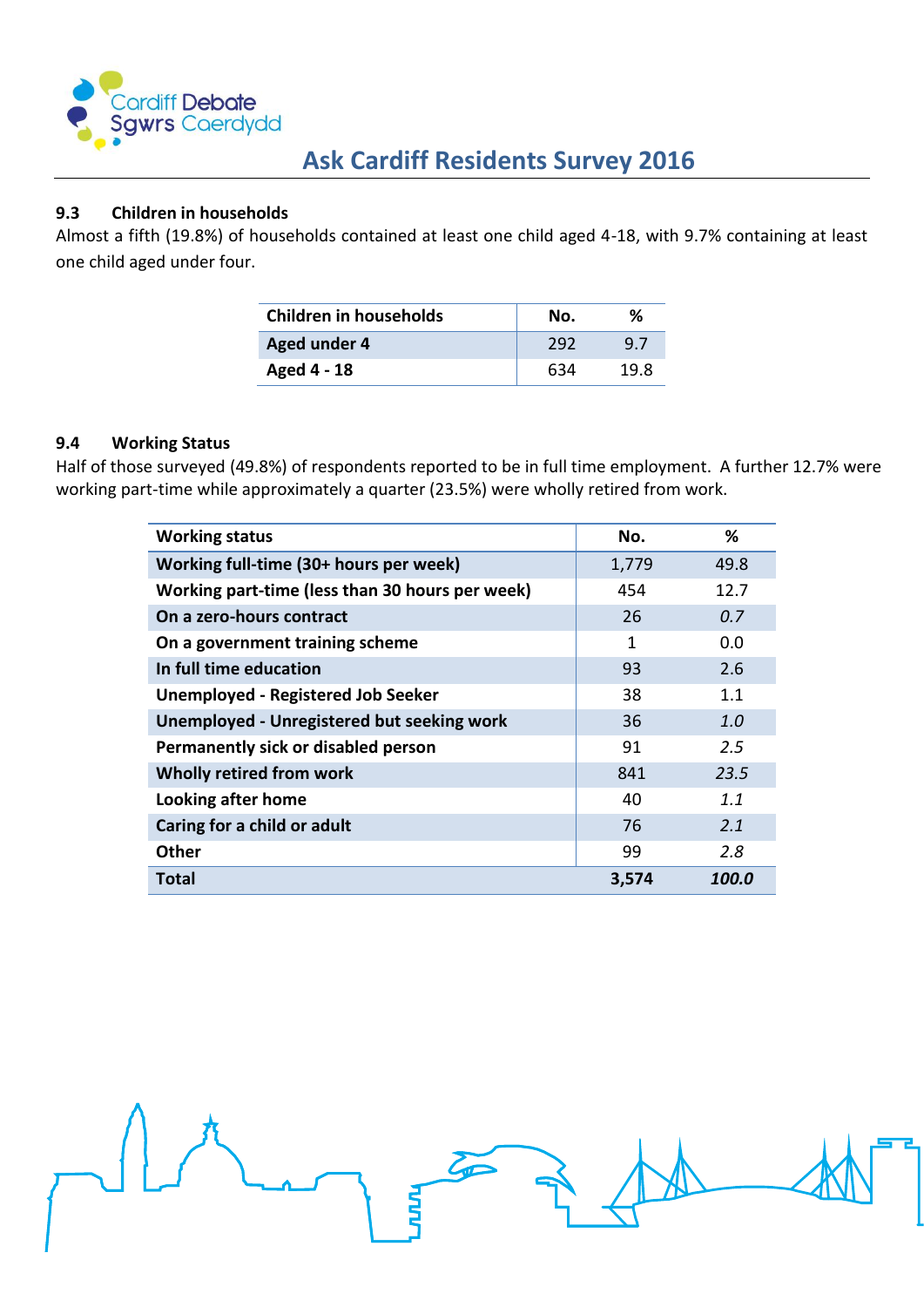

# <span id="page-3-0"></span>**9.5 Housing Tenure**

Two fifths (39.8%) of respondents reported to own their home outright, whilst 36.8% owned theirs with a mortgage. A total of 106 respondents (3.0%) were tenants of the Local Authority.

| <b>Housing Tenure</b>                              | Nο    | %     |
|----------------------------------------------------|-------|-------|
| <b>Owned outright</b>                              | 1,424 | 39.8  |
| Owned with a mortgage                              | 1,316 | 36.8  |
| <b>Rented from Local Authority</b>                 | 106   | 3.0   |
| <b>Rented from a Housing</b><br><b>Association</b> | 89    | 2.5   |
| <b>Private rented</b>                              | 574   | 16.0  |
| <b>Other</b>                                       | 68    | 1.9   |
| <b>Total</b>                                       | 3,577 | 100.0 |

# <span id="page-3-1"></span>**9.6 How satisfied are you with the quality of your home?**

Nine in ten respondents (90.2%) described themselves as 'very' or 'fairly' satisfied with the quality of their home. Seven in ten Local Authority tenants (69.8%) reported being 'very' or 'fairly' satisfied.

| <b>Satisfaction with Quality of Home</b> | Nο    | ℅     |
|------------------------------------------|-------|-------|
| <b>Very satisfied</b>                    | 1,521 | 42.6  |
| <b>Fairly satisfied</b>                  | 1,700 | 47.6  |
| <b>Neither</b>                           | 141   | 3.9   |
| <b>Fairly dissatisfied</b>               | 152   | 4.3   |
| <b>Very dissatisfied</b>                 | 51    | 1.4   |
| Don't know                               | 9     | 0.3   |
| <b>Total</b>                             | 3.574 | 100.0 |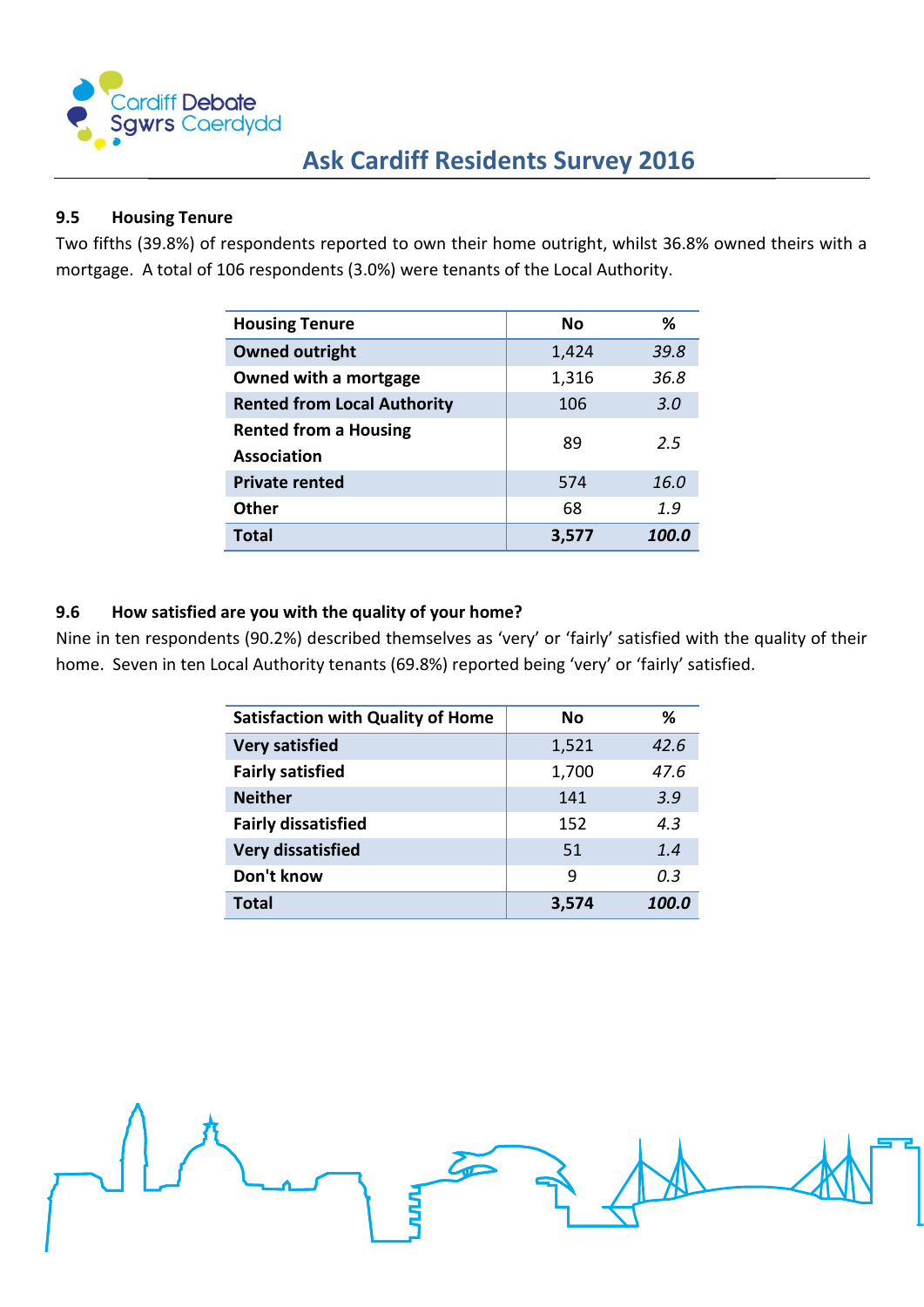

#### <span id="page-4-0"></span>**9.7 Armed Forces**

Just 2.5% of respondents were currently or had previously served in the Armed Forces; slightly more (3.9%) stated that a household member currently served or was a Veteran.

| <b>Armed forces</b>                      | You |     |     | A member of your household |
|------------------------------------------|-----|-----|-----|----------------------------|
|                                          | No. |     | No. | %                          |
| <b>Currently serving</b>                 | 19  | 0.5 | 68  | 1.7                        |
| An armed forces service leaver (Veteran) | 80  | 2.0 |     | 2 Z                        |

#### <span id="page-4-1"></span>**9.8 Disability**

One in ten (9.4%) respondents reported to identify themselves as a disabled person.

| Do you identify as a disabled person? | Nο    | ℅     |
|---------------------------------------|-------|-------|
| <b>Yes</b>                            | 323   | 9.4   |
| Nο                                    | 2,995 | 87.1  |
| Prefer not to say                     | 121   | 3.5   |
| Total                                 | 3,439 | 100.0 |

All respondents were then given a list of medical conditions, and asked if any applied to them. Overall, 13.0% reported having a long-standing illness or health condition whilst 7.2% stated they had a hearing impairment, broadly reflecting the findings of the 2015 survey.

| Which of the following apply to you:-                                               | <b>No</b> | %    |
|-------------------------------------------------------------------------------------|-----------|------|
| Long-standing illness or health condition (e.g. cancer,<br>HIV, diabetes or asthma) | 447       | 13.0 |
| Deaf/Deafened/Hard of Hearing                                                       | 248       | 7.2  |
| <b>Mental health difficulties</b>                                                   | 216       | 6.3  |
| <b>Mobility impairment</b>                                                          | 196       | 5.7  |
| <b>Visual impairment</b>                                                            | 70        | 2.0  |
| Learning impairment/difficulties                                                    | 28        | 0.8  |
| <b>Wheelchair user</b>                                                              | 14        | 0.4  |
| Prefer not to say                                                                   | 119       | 3.5  |
| Other (please specify below)                                                        | 65        | 1.9  |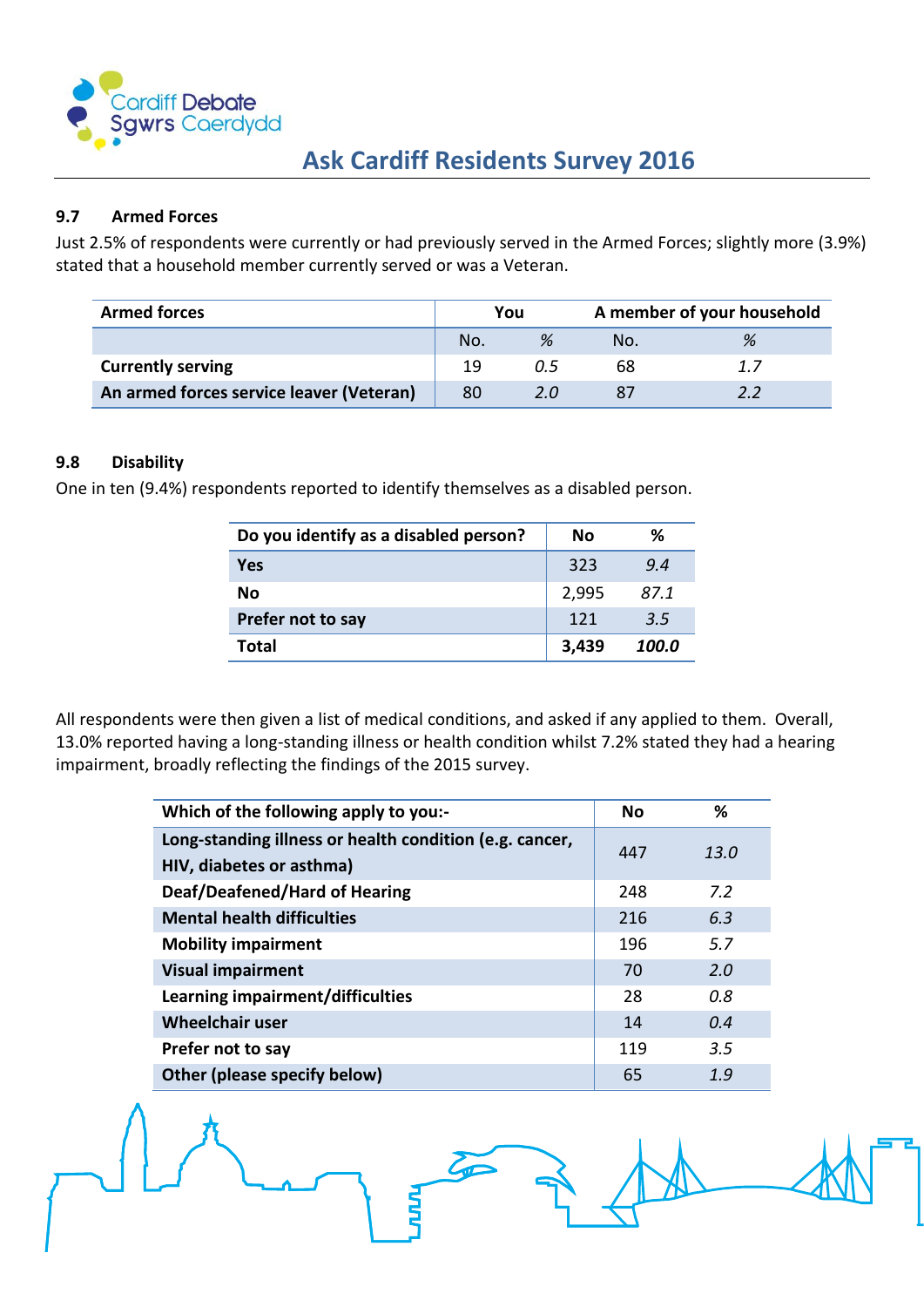

# <span id="page-5-0"></span>**9.9 Religion**

Respondents were equally split as to whether or not they belonged to a particular religion.

| Do you regard yourself as belonging to any particular religion? |       | %     |
|-----------------------------------------------------------------|-------|-------|
| Yes                                                             | 1,586 | 44.7  |
| No, no religion                                                 | 1,959 | 55.3  |
| <b>Total</b>                                                    | 3,545 | 100.0 |

Of those reporting to hold religious faith, the majority (89.1%) identified themselves as Christian.

**NAD** 

| If yes please specify                                                                                | <b>No</b> | ℅     |
|------------------------------------------------------------------------------------------------------|-----------|-------|
| <b>Buddhist</b>                                                                                      | 22        | 1.3   |
| Christian (Including Church in Wales, Catholic, Protestant<br>and all other Christian denominations) | 1,473     | 89.1  |
| Hindu                                                                                                | 6         | 0.4   |
| Jewish                                                                                               | 8         | 0.5   |
| <b>Muslim</b>                                                                                        | 36        | 2.2   |
| <b>Sikh</b>                                                                                          | $\Omega$  | 0.0   |
| <b>Prefer not to answer</b>                                                                          | 71        | 4.3   |
| Other                                                                                                | 38        | 2.3   |
| <b>Total</b>                                                                                         | 1,654     | 100.0 |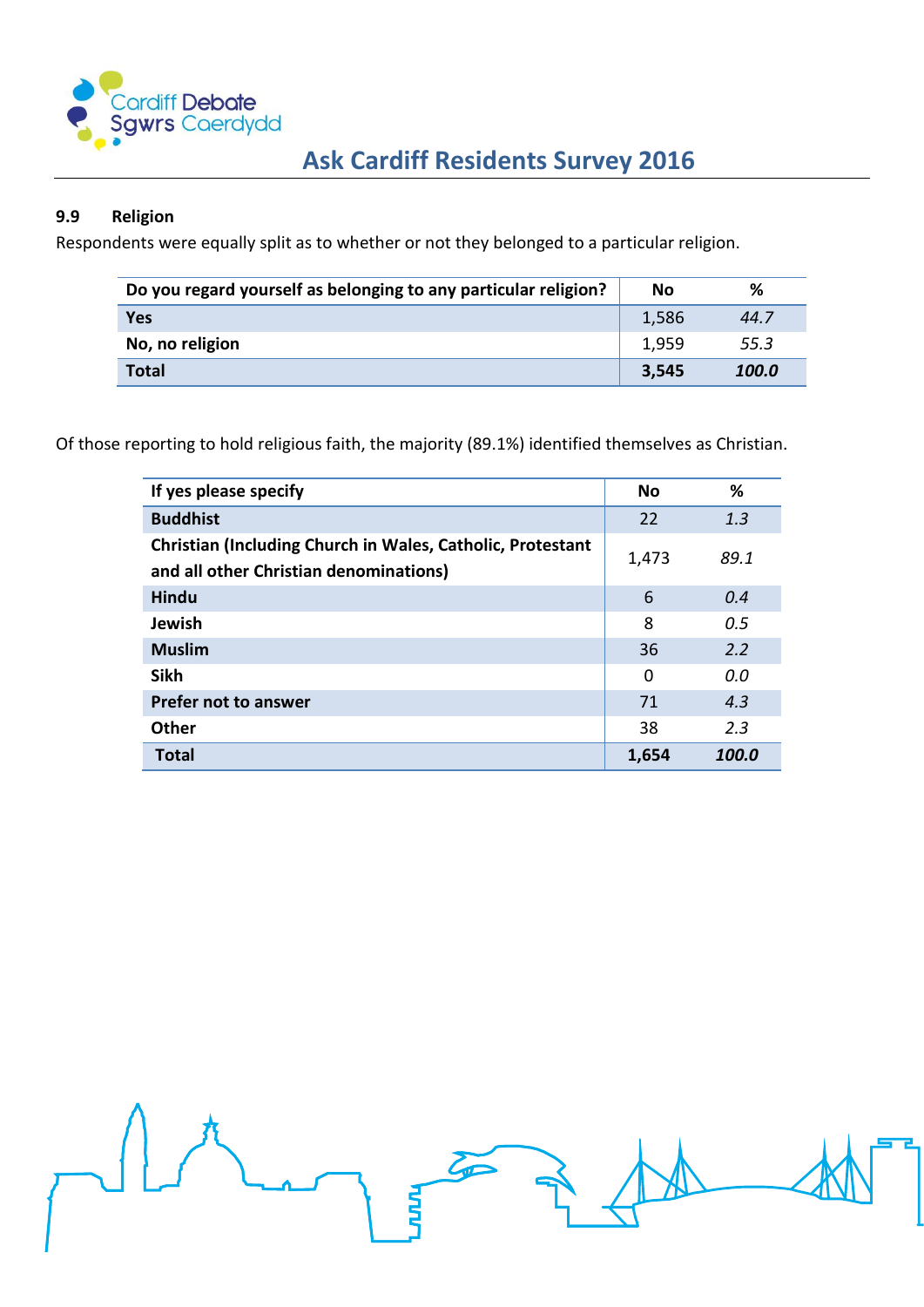

#### <span id="page-6-0"></span>**9.10 Sexual Orientation**

The majority of respondents (83.7%) were heterosexual/straight, with 3.2% gay men and 2.9% stating they were bisexual.

| How would you describe your sexual orientation? | No.   | ℅     |
|-------------------------------------------------|-------|-------|
| <b>Bisexual</b>                                 | 103   | 2.9   |
| <b>Gay Man</b>                                  | 112   | 3.2   |
| Gay Woman/Lesbian                               | 69    | 2.0   |
| <b>Heterosexual/Straight</b>                    | 2,924 | 83.7  |
| Prefer not to answer                            | 267   | 7.6   |
| <b>Other</b>                                    | 17    | 0.5   |
| <b>Total</b>                                    | 3,492 | 100.0 |

#### <span id="page-6-1"></span>**9.11 Marital Status**

Over half of respondents (51.6%) reported themselves to be married just over a fifth (22.5%) single.

| <b>Are You</b>                                                                         | No.   | ℅     |
|----------------------------------------------------------------------------------------|-------|-------|
| <b>Single</b>                                                                          | 784   | 22.5  |
| <b>Married</b>                                                                         | 1,800 | 51.6  |
| Living together                                                                        | 534   | 15.3  |
| In a same-sex Civil Partnership                                                        | 22    | 0.6   |
| Separated/divorced or legally separated if<br>formerly in a same-sex Civil Partnership | 201   | 5.8   |
| Widowed                                                                                | 150   | 4.3   |
| <b>Total</b>                                                                           | 3,491 | 100.0 |

#### <span id="page-6-2"></span>**9.12 Welsh Identity**

Almost two thirds (64.1%) of respondents to the survey considered themselves to be Welsh.

| Do you consider yourself to be Welsh? | No.   | ℅     |
|---------------------------------------|-------|-------|
| Yes                                   | 2,266 | 64.1  |
| No.                                   | 1,271 | 35.9  |
| <b>Total</b>                          | 3,537 | 100.0 |

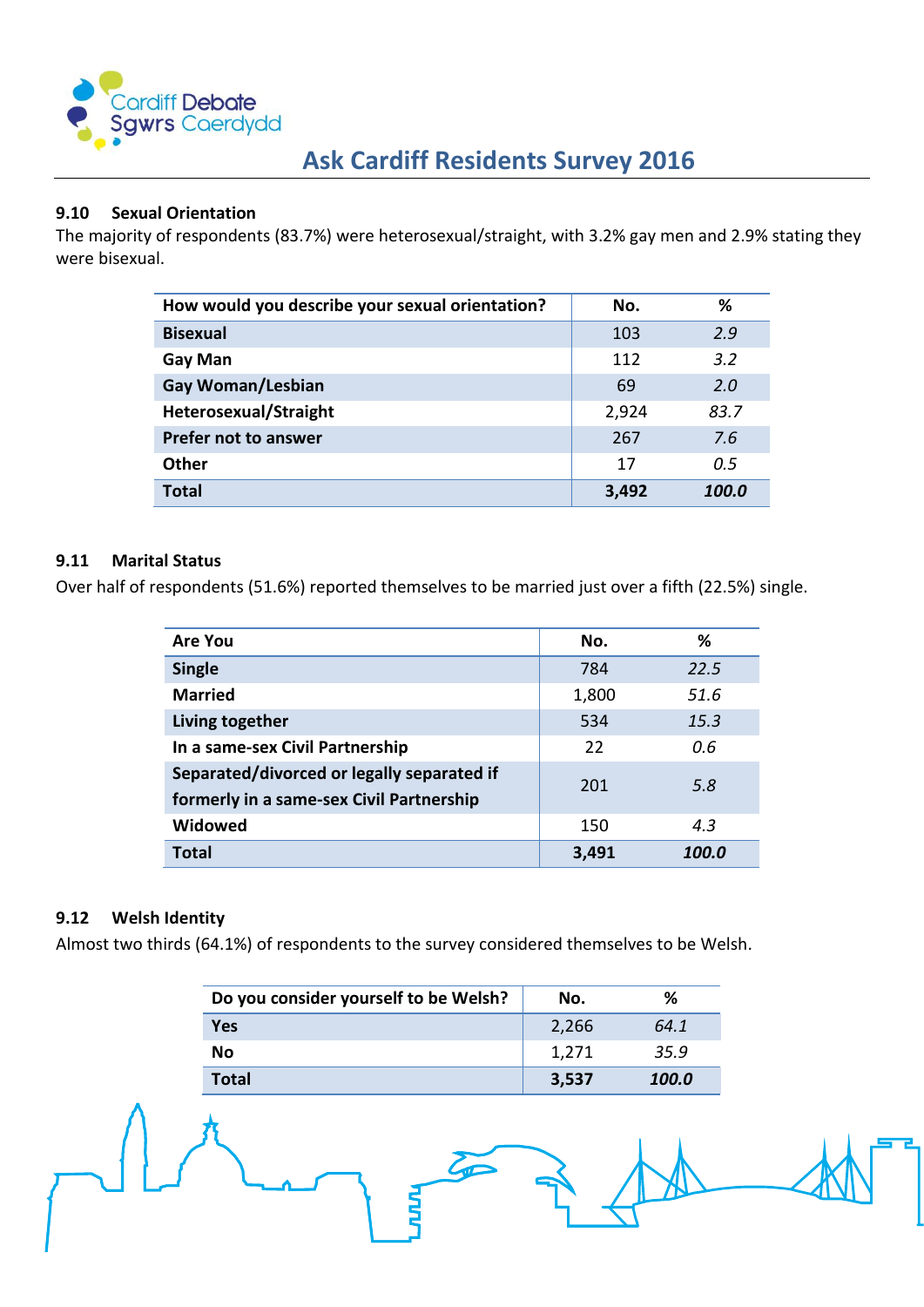

# <span id="page-7-0"></span>**9.13 Preferred Language for Correspondence**

93.8% specified that they would prefer to receive correspondence in English. Of the 22 individuals indicating an 'Other' preference, 7 specified bilingual English and Welsh, whilst 2 stated they did not wish to receive any correspondence from the Council.

| In which language would you prefer to receive correspondence? | No.   | %     |
|---------------------------------------------------------------|-------|-------|
| <b>English</b>                                                | 3,347 | 93.8  |
| Welsh                                                         | 200   | 5.6   |
| <b>Other</b>                                                  | 22    | 0.6   |
| <b>Total</b>                                                  | 3,569 | 100.0 |

#### **9.14 How would you describe your Welsh language skills?**

Over half of those responding to this question stated they had no Welsh language skills, 14.0% described themselves as a 'Learner', and 8.3% as 'Fluent'.

| Welsh language skills | No.   | ℅     |
|-----------------------|-------|-------|
| <b>Fluent</b>         | 295   | 8.3   |
| <b>Moderate</b>       | 224   | 6.3   |
| <b>Basic</b>          | 579   | 16.4  |
| Learner               | 497   | 14.0  |
| <b>None</b>           | 1,946 | 55.0  |
| <b>Total</b>          | 3,541 | 100.0 |